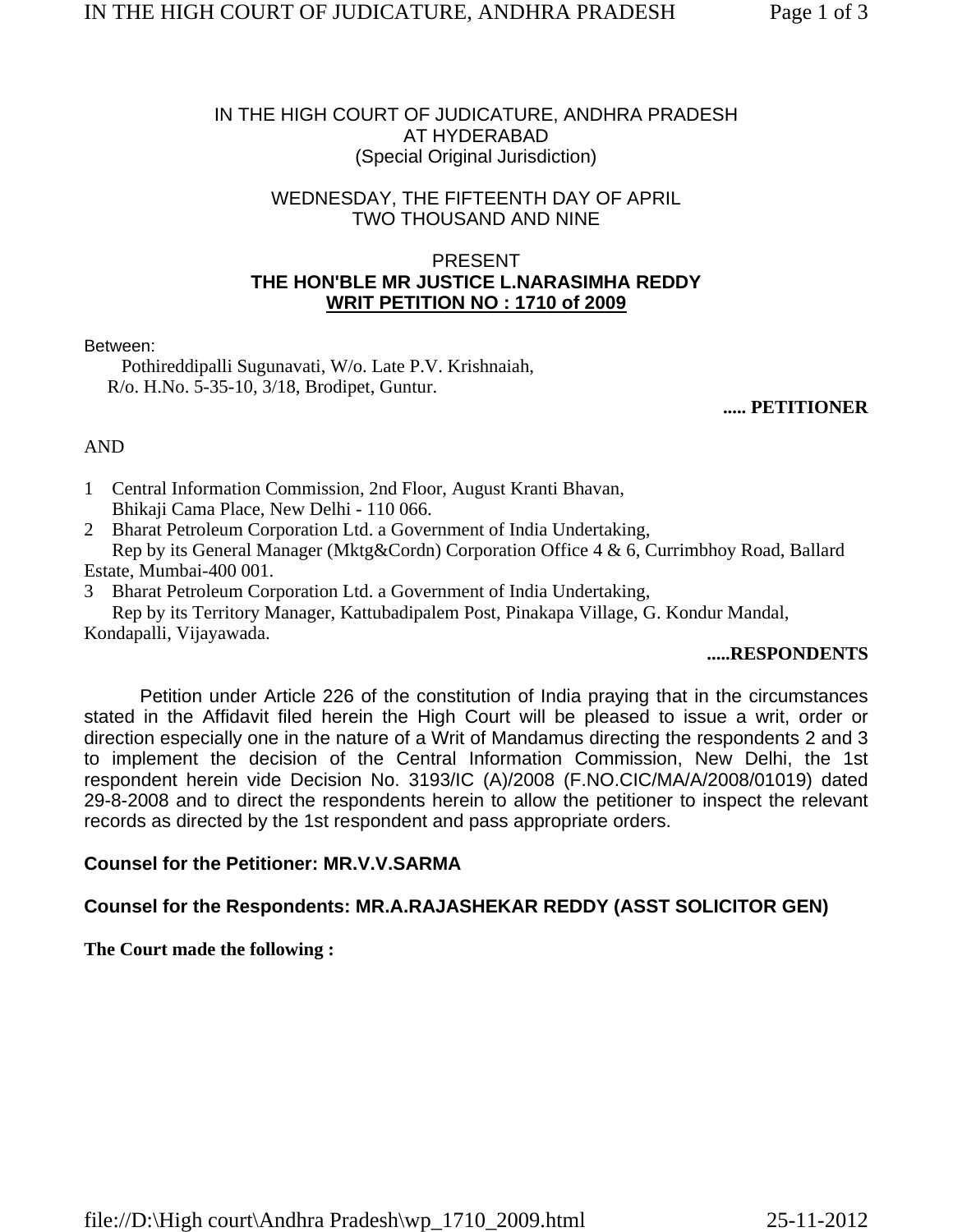# **THE HON'BLE SRI JUSTICE L.NARASIMHA REDDY**

# **WRIT PETITION No.1710 of 2009**

# **ORDER:**

 The learned counsel for the petitioner submits that subsequent to the filing of this writ petition, certain information has been furnished and that the petitioner does not have any subsisting grievance vis-à-vis the respondents. With this background, he seeks permission of this Court to withdraw the writ petition.

 Permission is accorded and the writ petition is dismissed as withdrawn, leaving it open to the petitioner to seek redressal of her grievance before appropriate Court of law, on the basis of the information furnished to her. There shall be no order as to costs.

#### $\mathcal{L}_\text{max}$  , which is a set of the set of the set of the set of the set of the set of the set of the set of the set of the set of the set of the set of the set of the set of the set of the set of the set of the set of **L.NARASIMHA REDDY,J**

Dt:15.04.2009

kdl

## ..... REGISTRAR

## // TRUE COPY //

file://D:\High court\Andhra Pradesh\wp\_1710\_2009.html 25-11-2012